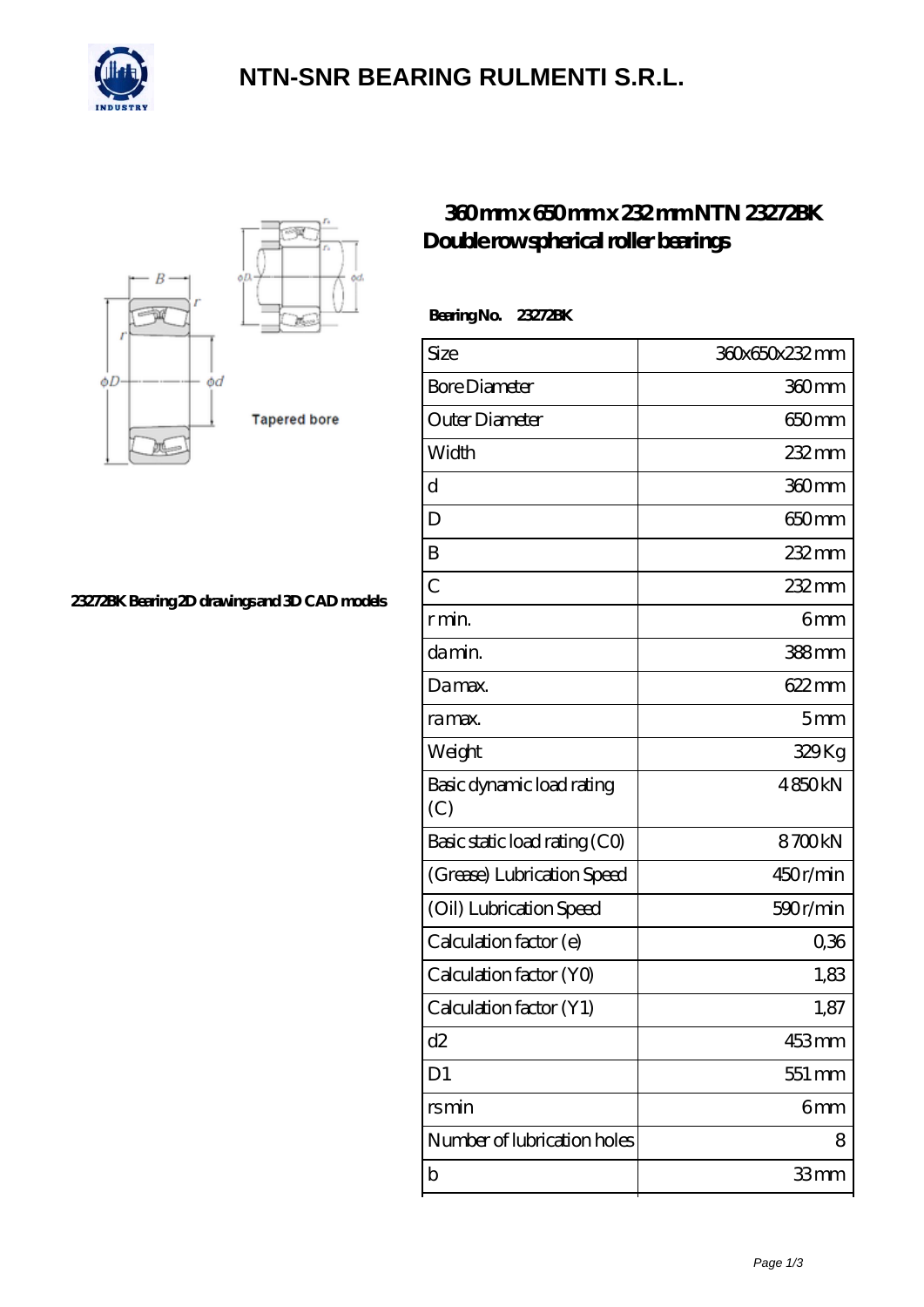

# **[NTN-SNR BEARING RULMENTI S.R.L.](https://m.confidencemenimprov.com)**

| $\mathbf k$                                      | 20mm              |
|--------------------------------------------------|-------------------|
| Associated sleeve reference                      | H3272             |
| e                                                | 0.36              |
| Y1                                               | 1.87              |
| Y <sub>2</sub>                                   | 278               |
| Y <sub>O</sub>                                   | 1.83              |
| Radial clearance class                           | <b>CN</b>         |
| Dynamic load, C                                  | 4,850kN           |
| Static load, CO                                  | 8700kN            |
| Fatigue limit load, Cu                           | 530 <sub>kN</sub> |
| Nref                                             | 430rpm            |
| Nlim                                             | 850rpm            |
| Min operating temperature,<br>Tmin               | $-40^\circ$ C     |
| Max operating temperature,<br>Tmax               | $120^\circ$ C     |
| Characteristic cage<br>frequency, FTF            | 043Hz             |
| Characteristic rolling<br>element frequency, BSF | 694Hz             |
| Characteristic outer ring<br>frequency, BPFO     | 82Hz              |
| Characteristic inner ring<br>frequency, BPFI     | 108Hz             |
| damin                                            | 386mm             |
| dbmin                                            | $385$ mm          |
| Cemin                                            | 14mm              |
| Damax                                            | 624 mm            |
| ra max                                           | 5mm               |
| Category                                         | Bearings          |
| Inventory                                        | 0 <sup>0</sup>    |
| Manufacturer Name                                | <b>NTN</b>        |
| Minimum Buy Quantity                             | N/A               |
| Weight / Kilogram                                | 329               |
|                                                  |                   |